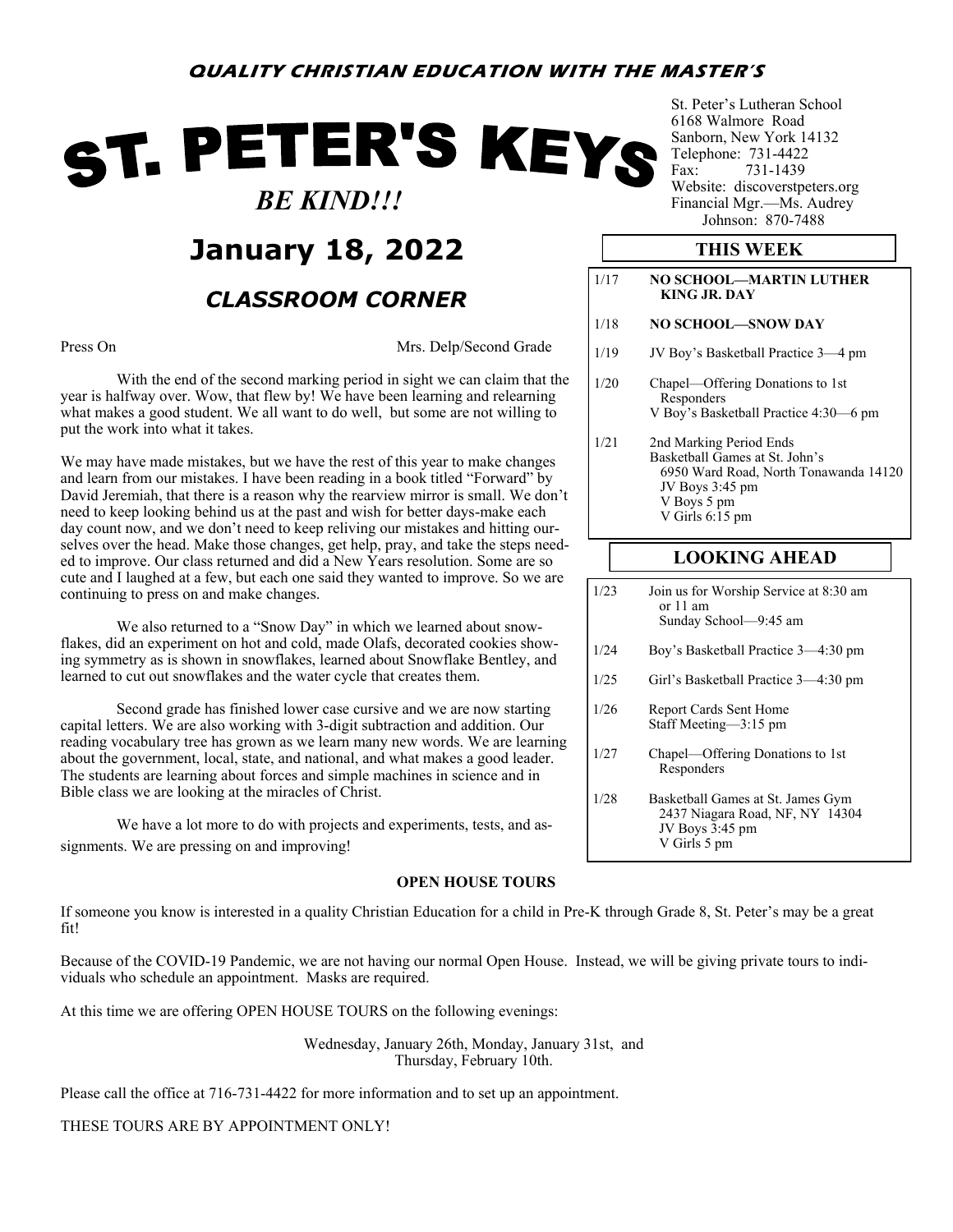#### **BISON'S CHILDREN'S SCHOLARSHIP FUND**

The Bison's Children Scholarship Fund (for students entering K -8) will be accepting Pre-Application for funding for the 2022-<br>2023 school year beginning January 1, 2022. The Pre-2023 school year beginning January 1, 2022. **Application is only for families NEW to Bison's.** The deadline to apply is February 28th. Scholarships are awarded using a lottery system from all submitted pre-application forms and all applicants will be notified of lottery results via email on March 1st. Current families enrolled in Bison's will receive an email with a link to complete the renewal process and add siblings on February 22nd.

For more information, visit www.bisonfund.com or call 716- 854-0869.

#### **YEARBOOKS FOR SALE**

If you did not order a yearbook with your picture package in the fall, please order online at inter-state.com/order and enter code: 66825T. Online ordering only. All online orders must be placed by Friday, February 25, 2022.

As we do not have information who ordered a yearbook, if you are unsure if you ordered, please contact Inter-state.

LET'S GO